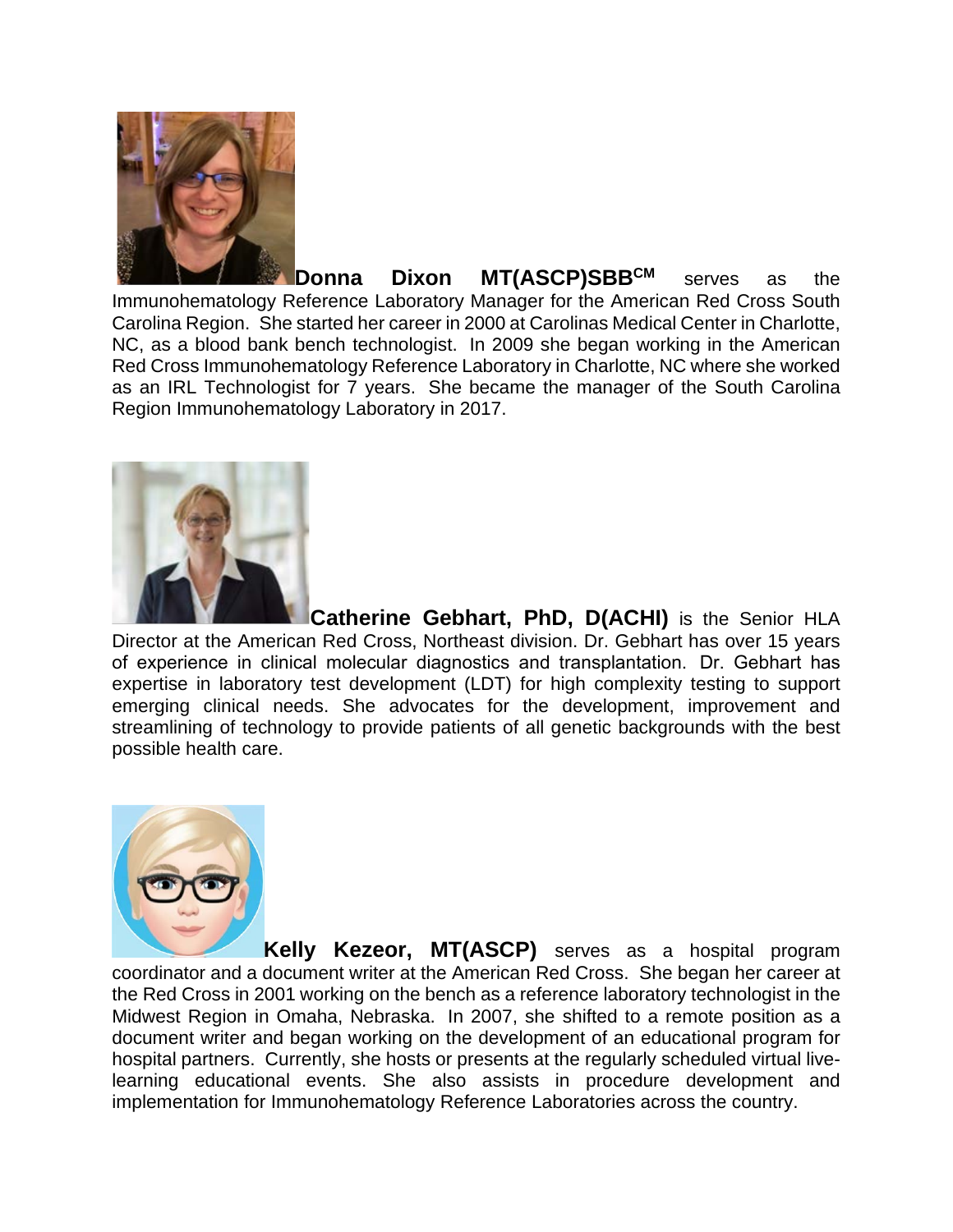

**Baia Lasky, MD** serves as the medical director over the Georgia and Tennessee regions and has been with the American Red Cross since 2019. Originally from San Diego, CA, Dr. Lasky received her medical training at the University of Illinois at Chicago and completed her Blood Banking/Transfusion Medicine fellowship training at UCLA. She worked as faculty over the transfusion medicine service and blood bank at Harbor-UCLA, a county hospital with a level 1 trauma center serving south bay Los Angeles. She is particularly interested in pediatric transfusion medicine, platelets and new product development. Most recently, she was on the ARC team to launch COVID-19 convalescent plasma (CCP) and is actively involved in diverse donor engagement.



**Dr. Parvez Lokhandwala, MD, PhD** is a medical director of the American Red Cross primarily serving the Maryland and DC regions. He oversees donor blood collections and manufacturing of blood components in his region. He is also the director of a regional laboratory that performs testing of patient's blood to identify compatible units. Additionally, he serves as a consultant, educator and advocate for the hospital transfusion services in his region.



**Liz Marcus, BSc, PMP** is the Director of Hospital Sales & Marketing and has been with the American Red Cross for 15 years. She earned her degree in Molecular Biology and Molecular Genetics at the University of Toronto. Her work experience was honed by work in several leading research laboratories. These include work in the United Kingdom (with Sir Bruce Ponder at Royal Marsden Hospital)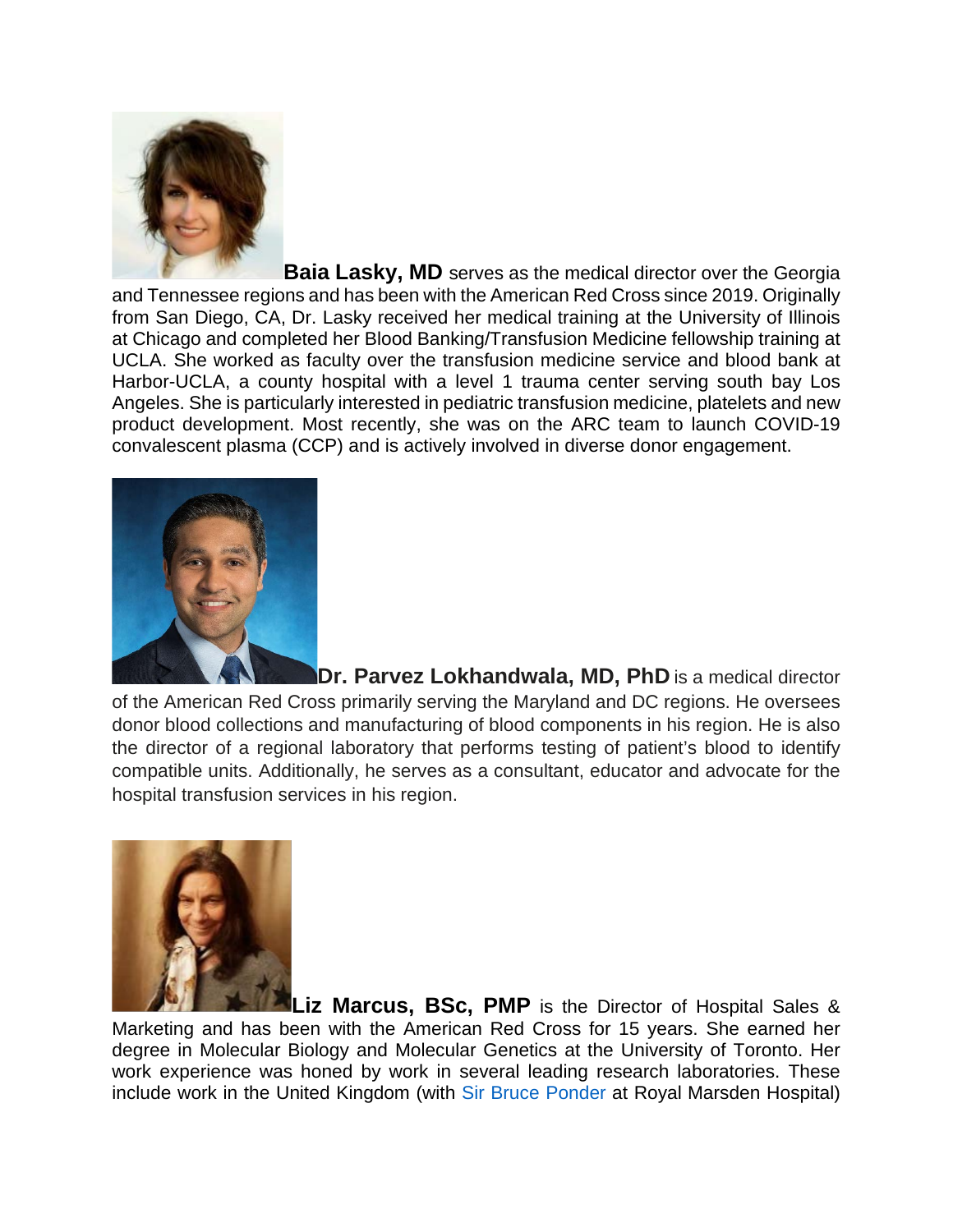and in Canada (with Dr. Lyanne Schlichter at Toronto Western Hospital) prior to transitioning to a Marketing and Product Management role with multiple biotechnology companies in the United States. Ms. Marcus has authored several scientific publications, is a co-inventor of two patents and is a certified project manager.



**Shanna Morgan, MD** serves as the medical director over the North-Central and Southwest regions and has been with the American Red Cross since 2015. Originally from the Twin Cities area, Dr. Morgan began her career as a Medical Technologist at a level one trauma center in St. Paul, MN. Transitioning to medical school, she earned both a master's degree and Medical Degree at The Chicago Medical School in IL, followed by a Clinical Pathology residency and Blood Banking/Transfusion Medicine fellowship at the University of Minnesota. Dr. Morgan served as faculty over the transfusion medicine service, blood bank, special coagulation, cellular therapy, and was primary Medical Director for the apheresis service at the main hospital. She additionally was the general laboratory Medical Director for a satellite hospital site for six years at the University of Minnesota, a large academic hospital specializing in solid organ and bone marrow transplants. She is particularly interested in therapeutic apheresis and patient care with rare neurologic conditions and apheresis in pregnancy. Most recently, she added the roles of Medical Director for a mobile apheresis unit in Nebraska, faculty at the Veterans Affairs Hospital, and remains faculty at the University of Minnesota. At the ARC she has worked on a team to review the granulocyte product line, is involved in diverse donor engagement, and is a medical partner for donor collections and recruitment.



**Tiffany K Walters, MT(ASCP)SBB<sup>™</sup> is the Senior Program** Director for the Immunohematology Reference Labs (IRLs). She has been with the American Red Cross since 2002. Prior to joining the American Red Cross, she worked in several local hospital blood banks. Tiffany Walters received her bachelor's degree in Medical Technology from Lander University. She completed her Medical Technology program at Prisma Health in Columbia, SC and then later obtained her Specialist in Blood